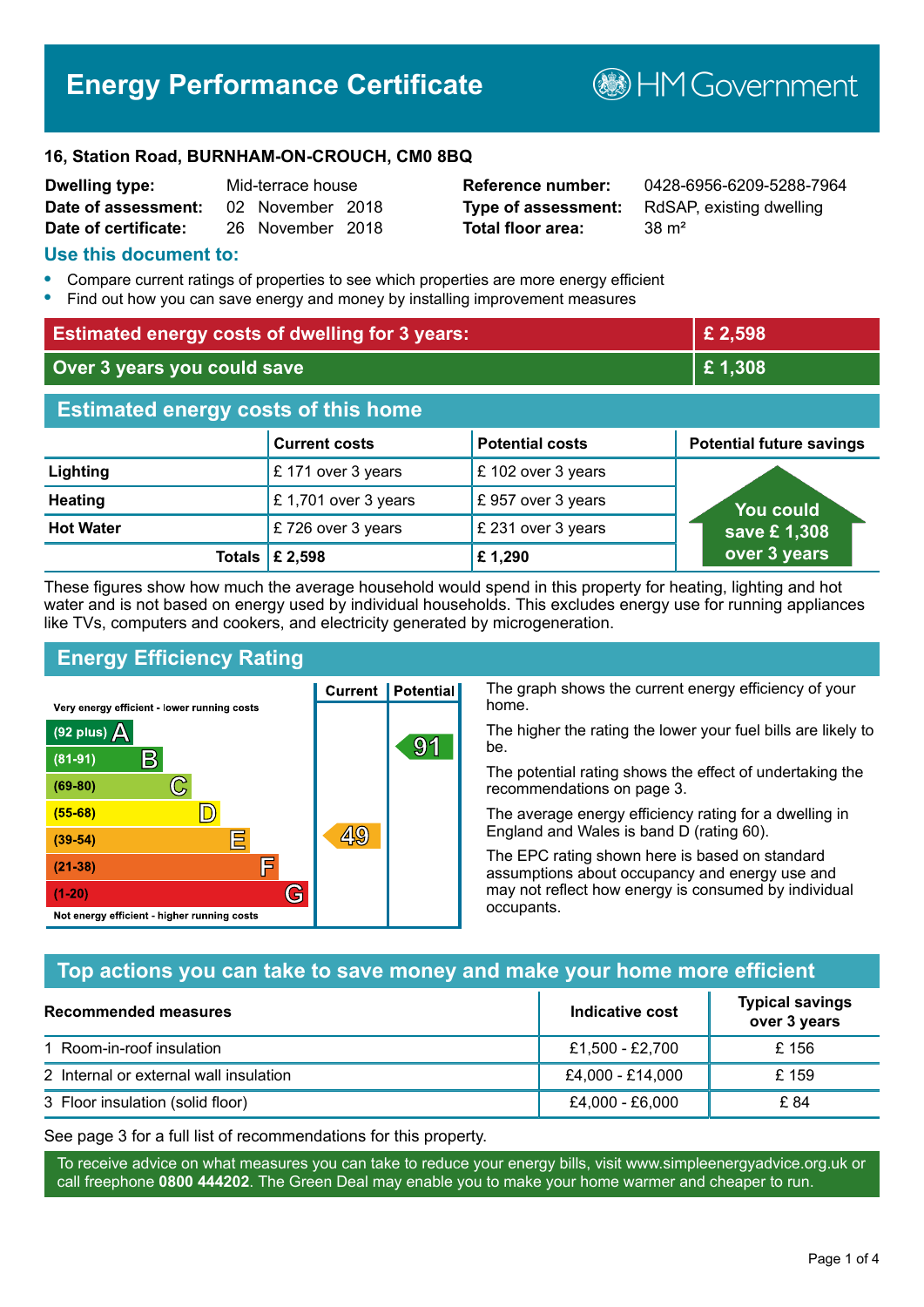**Energy Performance Certificate**

## **Summary of this home's energy performance related features**

| <b>Element</b>        | <b>Description</b>                             | <b>Energy Efficiency</b> |
|-----------------------|------------------------------------------------|--------------------------|
| Walls                 | Solid brick, as built, no insulation (assumed) | ★★☆☆☆                    |
| Roof                  | Pitched, 100 mm loft insulation                | ★★★☆☆                    |
|                       | Roof room(s), no insulation (assumed)          | ★☆☆☆☆                    |
| Floor                 | Solid, no insulation (assumed)                 |                          |
| Windows               | Partial double glazing                         | ★★★☆☆                    |
| Main heating          | Electric storage heaters                       | ★★★☆☆                    |
| Main heating controls | Manual charge control                          | ★★☆☆☆                    |
| Secondary heating     | Room heaters, dual fuel (mineral and wood)     |                          |
| Hot water             | Electric immersion, off-peak                   | ★☆☆☆☆                    |
| Lighting              | Low energy lighting in 30% of fixed outlets    | ★★★☆☆                    |

Current primary energy use per square metre of floor area: 711 kWh/m² per year

The assessment does not take into consideration the physical condition of any element. 'Assumed' means that the insulation could not be inspected and an assumption has been made in the methodology based on age and type of construction.

See addendum on the last page relating to items in the table above.

#### **Low and zero carbon energy sources**

Low and zero carbon energy sources are sources of energy that release either very little or no carbon dioxide into the atmosphere when they are used. Installing these sources may help reduce energy bills as well as cutting carbon. There are none provided for this home.

# **Your home's heat demand**

For most homes, the vast majority of energy costs derive from heating the home. Where applicable, this table shows the energy that could be saved in this property by insulating the loft and walls, based on typical energy use (shown within brackets as it is a reduction in energy use).

| <b>Heat demand</b>           | <b>Existing dwelling</b> | Impact of loft<br>insulation | Impact of cavity<br>wall insulation | Impact of solid<br>wall insulation |
|------------------------------|--------------------------|------------------------------|-------------------------------------|------------------------------------|
| Space heating (kWh per year) | 7.366                    | (332)                        | N/A                                 | (695)                              |
| Water heating (kWh per year) | .697                     |                              |                                     |                                    |

You could receive Renewable Heat Incentive (RHI) payments and help reduce carbon emissions by replacing your existing heating system with one that generates renewable heat, subject to meeting minimum energy efficiency requirements. The estimated energy required for space and water heating will form the basis of the payments. For more information, search for the domestic RHI on the www.gov.uk website.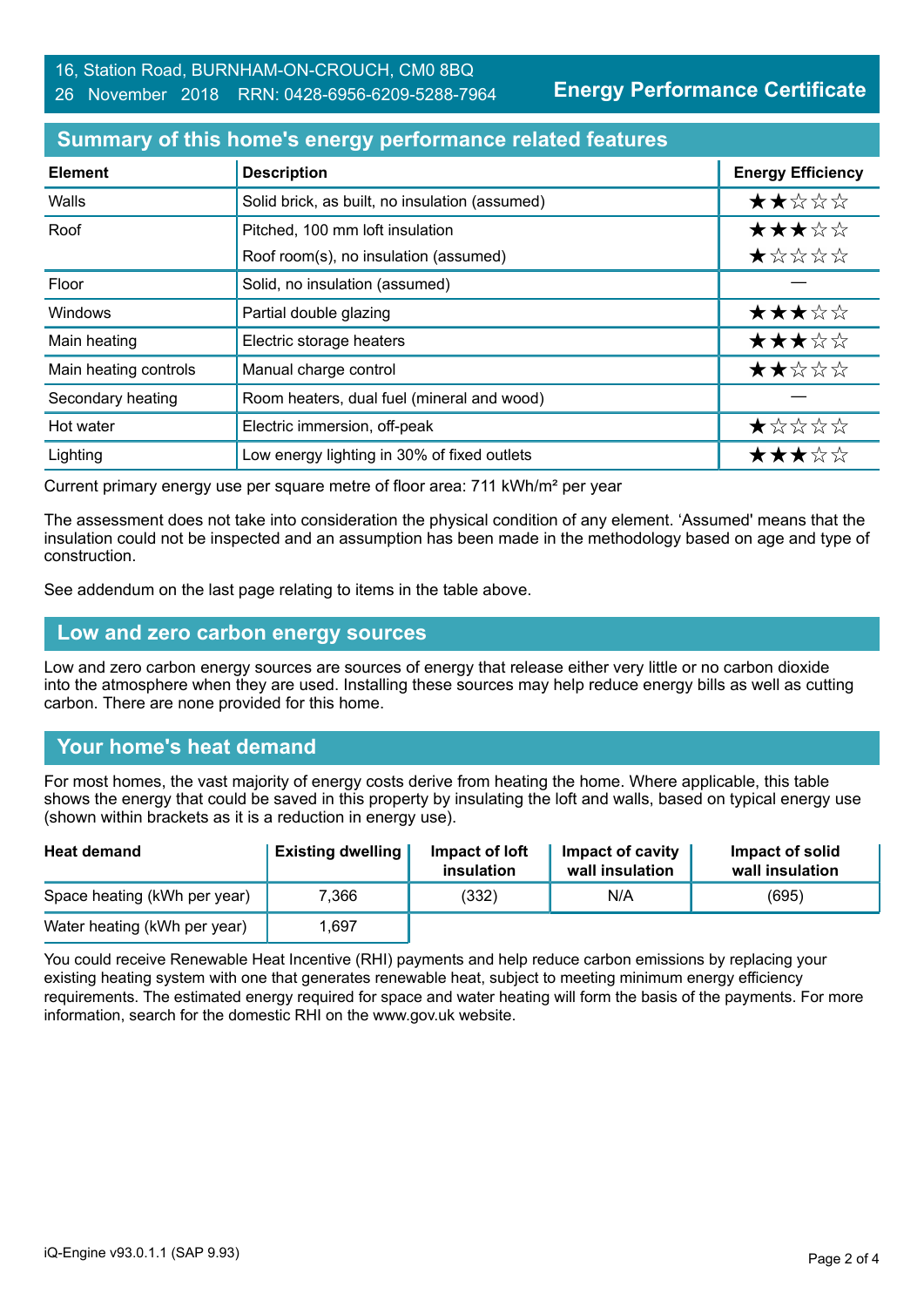#### 16, Station Road, BURNHAM-ON-CROUCH, CM0 8BQ 26 November 2018 RRN: 0428-6956-6209-5288-7964

## **Recommendations**

The measures below will improve the energy performance of your dwelling. The performance ratings after improvements listed below are cumulative; that is, they assume the improvements have been installed in the order that they appear in the table. To receive advice on what measures you can take to reduce your energy bills, visit www.simpleenergyadvice.org.uk or call freephone 0800 444202. Before installing measures, you should make sure you have secured the appropriate permissions, where necessary. Such permissions might include permission from your landlord (if you are a tenant) or approval under Building Regulations for certain types of work.

| <b>Recommended measures</b>                                        | <b>Indicative cost</b> | <b>Typical savings</b><br>per year | <b>Rating after</b><br>improvement |
|--------------------------------------------------------------------|------------------------|------------------------------------|------------------------------------|
| Room-in-roof insulation                                            | £1,500 - £2,700        | £ 52                               | <b>E52</b>                         |
| Internal or external wall insulation                               | £4,000 - £14,000       | £53                                | D55                                |
| Floor insulation (solid floor)                                     | £4,000 - £6,000        | £ 28                               | <b>D57</b>                         |
| Low energy lighting for all fixed outlets                          | £35                    | £19                                | <b>D58</b>                         |
| High heat retention storage heaters and dual<br>immersion cylinder | £800 - £1,200          | £198                               | C69                                |
| Solar water heating                                                | £4,000 - £6,000        | £50                                | C72                                |
| Replace single glazed windows with low-E double<br>glazed windows  | £3,300 - £6,500        | £20                                | C73                                |
| High performance external doors                                    | £1,000                 | £18                                | C74                                |
| Solar photovoltaic panels, 2.5 kWp                                 | £5,000 - £8,000        | £ 339                              | <b>B91</b>                         |

# **Alternative measures**

There are alternative measures below which you could also consider for your home.

- **•** Biomass boiler (Exempted Appliance if in Smoke Control Area)
- **•** Air or ground source heat pump

# **Financial Support and the Green Deal**

Green Deal Finance allows you to pay for some of the cost of your improvements in instalments under a Green Deal Plan (note that this is a credit agreement, but with instalments being added to the electricity bill for the property). The availability of a Green Deal Plan will depend upon your financial circumstances. There is a limit to how much Green Deal Finance can be used, which is determined by how much energy the improvements are estimated to **save** for a 'typical household'.

You may also be able to obtain support towards repairs or replacements of heating systems and/or basic insulation measures under the ECO scheme, provided that you are in receipt of qualifying benefits or tax credits. To learn more about this scheme and the rules about eligibility, visit www.simpleenergyadvice.org.uk or call freephone **0800 444202** for England and Wales.